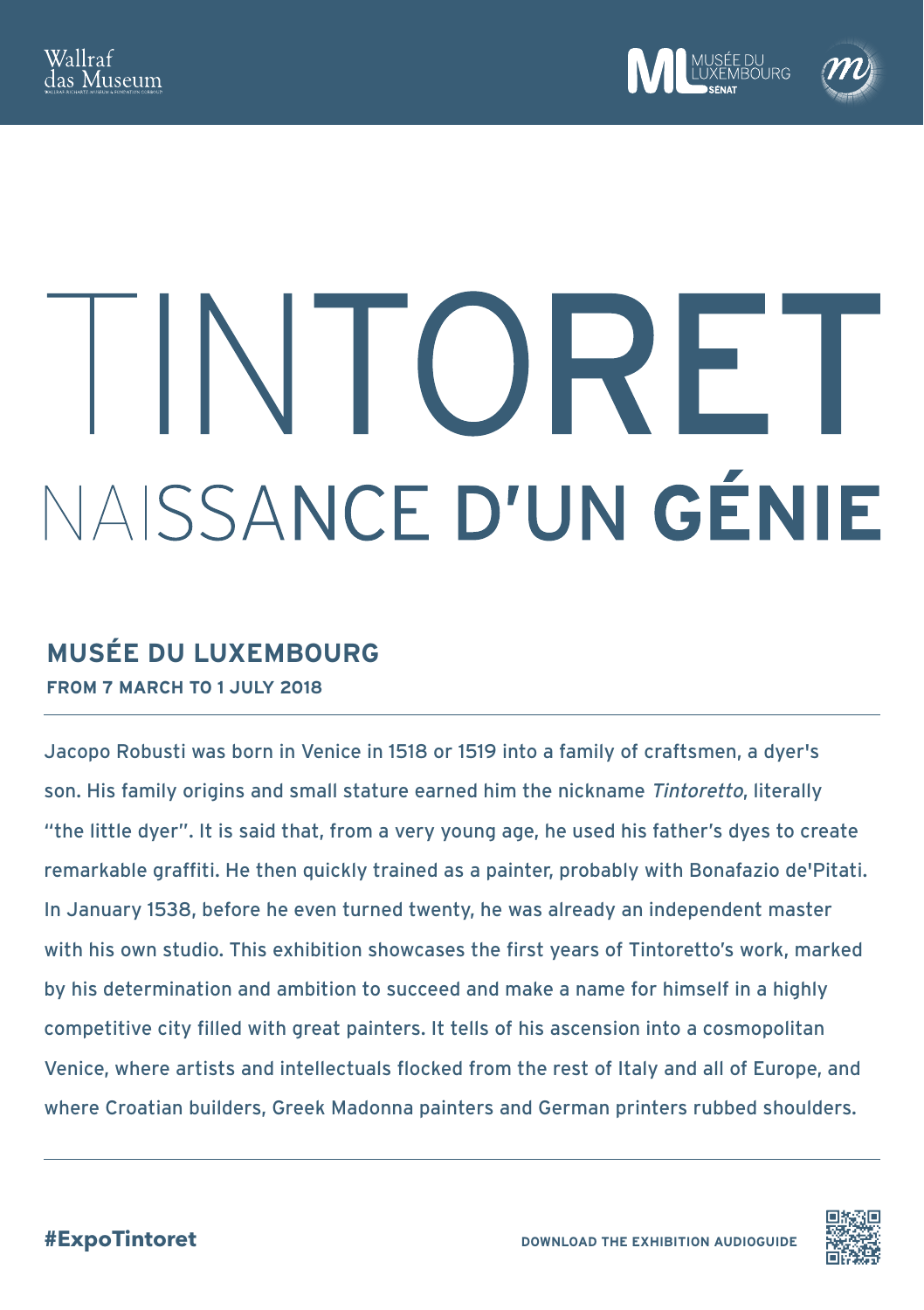# **1. TAKING OFF**

As a dyer's son, Tintoretto belonged to the class of the popolani excluded from political life, which made up the majority of Venetian society with its powerful caste system. Nevertheless, the strategies that he used, commercial and interpersonal as well as aesthetic, allowed him to forge a path that would take him from wealthy households to public space, from churches to the Doge's Palace. For him, painting was a way to shed his anonymity and express a vivid imagination, with often spectacular imagery that caught the eye and the mind. This section brings together Tintoretto's major early works, produced as he was starting out as an independent painter, beginning with The Adoration of the Magi from the Prado museum. All attest to the way in which he was influenced by the latest inventions of Titian, his elder and Venice's top painter, whom he sought to equal or even surpass. These works also demonstrate his openness to new forms from elsewhere and his desire to measure up to the greatest masters of his time, including Raphael, Giulio Romano and Michelangelo. His free spirit and taste for experimentation are conveyed in the way in which he combined different sources of inspiration to formulate an original vision.

## **2. DECORATING SALONS**

Unlike other city-states such as Florence or Mantua, Venice had neither a royal family, nor a court, nor royal patronage. An art market emerged here earlier than elsewhere, offering independent paintings produced of the painter's own volition, rather than by commission. Decorating furniture and panelling provided some painters with a significant source of income. Like his friends Paris Bordone and Andrea Schiavone, Tintoretto allocated some of his time to this particular activity, as shown by this small

decorative paintings displayed in this room. Terrifying or erotic tales, inspired by ancient mythology or the Old Testament, fuelled their preferred themes. The unique pictorial technical of this kind of work, characterised by freer, faster brush strokes, left an indelible mark on Tintoretto. His ambition, character and pride nevertheless meant he aspired to a grander scale for the décor of affluent noble households. To gain access to such commissions and build a network of highsociety contacts, Tintoretto displayed a visual audacity, as demonstrated here by two large panels painted for a palace owned by the Pisani family. Nor was he beyond undercutting prices in order to win himself a market that would increase his visibility. This was, unquestionably, a very effective commercial strategy, but not one that earned him a great deal of good will among his peers!

## **3. CAPTURING THE GAZE**

Tintoretto made a great many enemies in Venice. Developing his network of contacts and maintaining his standard of living drove him to paint numerous portraits. In Venetian dialect, "ritrar" has two meanings: to paint a portrait or to take advantage. Tintoretto brought both these meanings together. Genre, with all its conventions and compromises, was no doubt distasteful to a free spirit such as him, with his proclivity for humour and impertinence. His understated style, with its rare embellishment but incisive rendering of faces, attracted a certain Venetian clientèle. Even in his early days, the portraits he painted betrayed Titian's influence, but they are masterful in their technique, sensitive and intense in their expression : windows into the soul. Many subjects have not been identified. Some of the smaller portraits no doubt depict close friends and family, or patrons, among them painters, writers or musicians.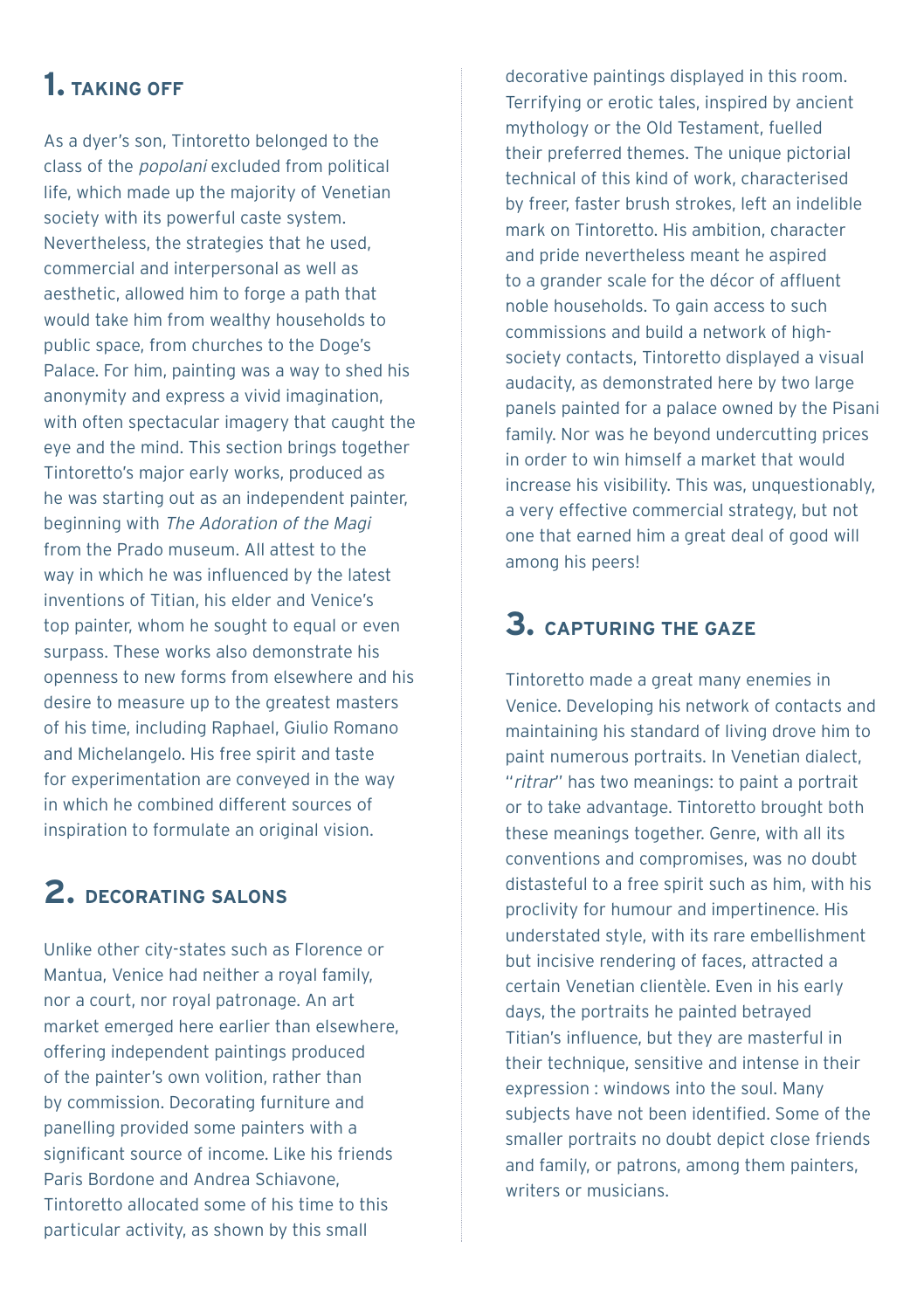# **4. SHARING THE WORKSHOP**

In 1995, experts on Tintoretto had their certainties challenged. The American Art historian Robert Echols asserted that numerous works thought to be by the young Tintoretto were produced by a near-unknown painter from Bergamo, Giovanni Galizzi. The debate still remains open today : Tintoretto the genius, Giovanni Galizzi the craftsman? Opinions are divided, perhaps because the young Tintoretto's production is not unanimously established. Galizzi was perhaps a little older than Tintoretto. Both painters are likely to have met in the large workshop of Bonifazio de'Pitati, where they trained. They joined forces around 1544, as Tintoretto was developing his production. Tintoretto may have invited Galizzi to use his rented studio in the San Cassiano district, and continued working with him after moving into a new one in Madonna dell'Orto. Displayed in this room, San Marco in trono (Saint Mark sitting between two saints), signed by Giovanni Galizzi and dated 1547, features a style very similar to that of the young Tintoretto. Their paths diverged around 1554, at a time when Galizzi had taken to mimicking Tintoretto, as is perhaps already visible in some of the Madonnas displayed here. Was it the reason for their separation, or a consequence of it? It is very difficult to tell.

## **5. STAGING**

Tintoretto's first biographer, Carlo Ridolfi, recounts that the artist himself was involved in creating shows by designing mockup costumes, inventing gags and no doubt also some special effects. Between approximately 1442 and 1565, Venice had over fifty theatre troupes, known as compagnie della calza, made up of young patricians who put on a highly diverse range of spectacles. La Talanta by Aretino, shown at the 1542 carnival, was etched in people's memory. For the occasion, Giorgio Vasari visited from

Florence to design and make the set, creating a roman scene with its most famous monuments. The paintings on display in this room attest to Tintoretto's contact with the world of theatre, with their taste for décor and mise en scène. Indeed, Andrea Calmo, the playwright and actor, was among his closest friends. All of these works showcase the architecture and the deep perspectives, edged with columns or ancient monuments, that at times outweigh the rest of the composition. The painter was also inspired, sometimes rather literally, by engravings depicting the treatises of Sebastiano Serlio, an architect living in Venice between 1526/7 and 1541, whom he most likely met. They are also a reminder of the architectural renaissance Venice was experiencing at the time, spearheaded in particular by Jacopo Sansovino, a Florentine architect and sculptor whom Tintoretto knew well.

## **6. OBSERVING SCULPTURE**

Around the mid-16th century in Italy, written works on art pitched painting and sculpture against one another in a kind of competition, referred to by the term 'paragon'. The debate was reflected in the work of Tintoretto, who was overwhelmed by a desire to feed off another, more textural art form that explored the third dimension. Studying sculpture through drawing played a major part in his creative process, and was included in the training of his young apprentices. The will of his son Domenico, his heir and successor, mentions numerous small or life-size wax and plaster figures, reserved for use in the workshop. Some of them are identified, including a head of Laocoön and an ancient bust thought at the time to represent the emperor Vitellius. Carlo Ridolfi, his first biographer, explains that money was no object for the painter when it came to obtaining ancient marble casts or small replicas of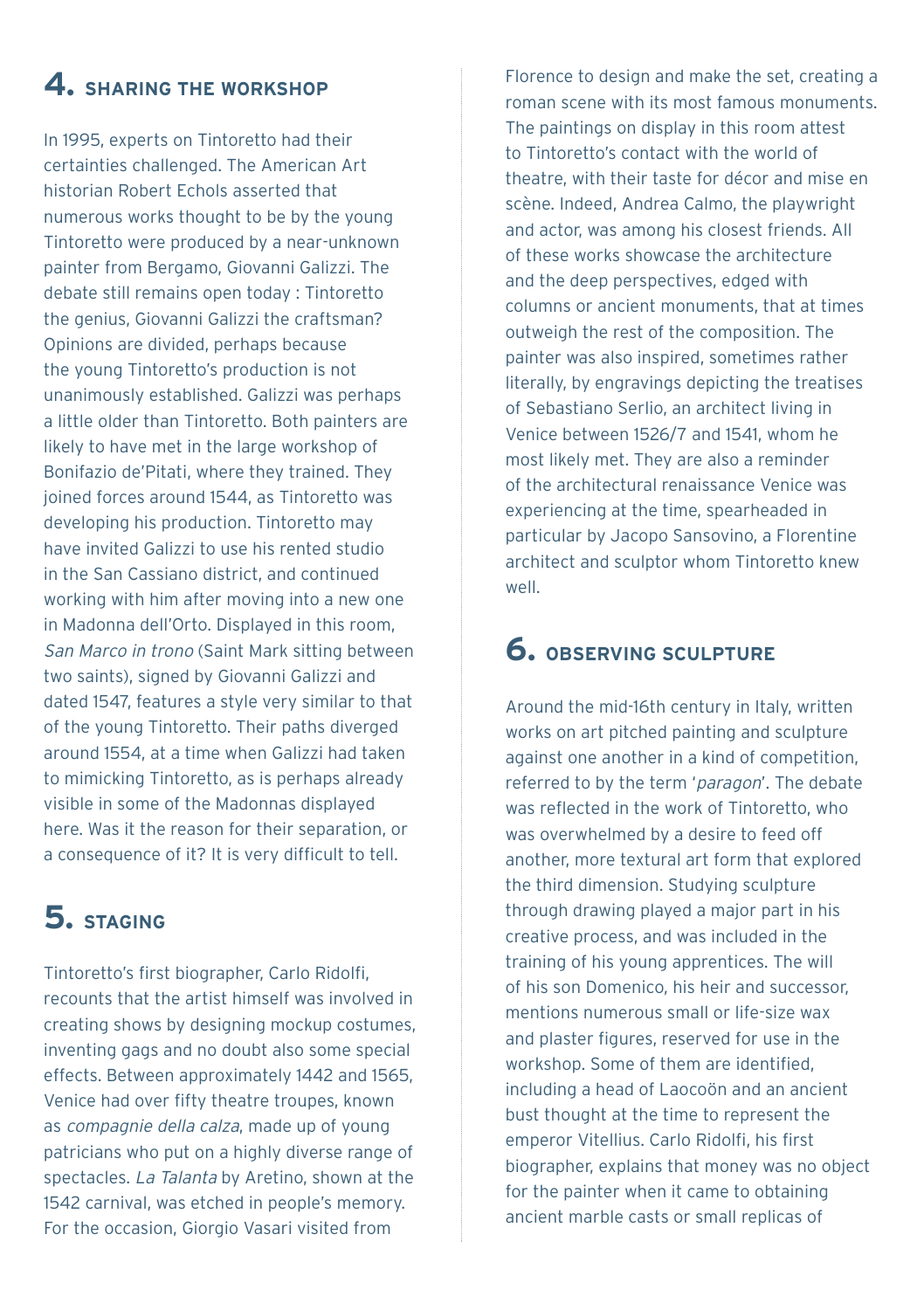sculptures by Michelangelo. According to him, Tintoretto studied them carefully and produced highly contrasted drawings by lamplight, achieving a style of remarkable plasticity. The abundant reference she introduced into his paintings clearly attest to his admiration for this other medium.

## **7. PAINTING THE FEMALE**

By the early 1550s, Tintoretto's reputation was established and major commissions flooded in. He is likely to have trained many new assistants at the time, some of them flemish. This is when he produced his first major collection of paintings on the theme of Genesis, including *Original Sin*, on display in this room. Between 1551 and 1556, the female nude occupied a central place in his production, such as Eve, Susanna and the Muses. Although he was not yet married, was Tintoretto using these images to immortalise the features of his mistress, the mother of Marietta, his favourite daughter? By exploring this motif, he was probably positioning himself as a rival of Titian, who at the time worked on mythological scenes full of female nudes for King Philip II of Spain. Women – seductresses or victims of sexual violence, servants or muses, princesses or prostitutes – played a very particular role in Tintoretto's work at this time. He attempted to explore episodes in their life with an empathy and intensity that was unique for this period. The exhibition ends here in around 1555, when Tintoretto was on the brink of glory. He was still to receive the most prestigious commissions for the Madonna dell'Orto, the Scuola Grande di San Rocco, the Doge's Palace, and more. Despite the criticism sometimes levelled at him, Tintoretto managed to assert himself as one of Venice's greatest artists, the one who best set the foundations for the future evolutions of painting and bridged the gap between the Renaissance of the 16th century and the Baroque era of the 17th century.

#### Curators:

Head Curator: Roland Krischel, Curator of Medieval Painting at the Wallraf-Richartz Museum & Fondation Corboud, Cologne Scientific advisor: Michel Hochmann, Director of Studies at the Ecole Pratique des Hautes Études (EPHE, PSL)

Deputy Curator of the Paris exhibition: Cécile Maisonneuve, Scientific Advisor to the Rmn – Grand Palais Set design: Véronique Dolfus Graphics: Claire Boitel, Atelier JBL Lighting: Sarah Scouarnec

This exhibition is organised by the Réunion des Musées nationaux – Grand Palais and the Wallraf-Richartz-Museum & Fondation Corboud, Cologne.

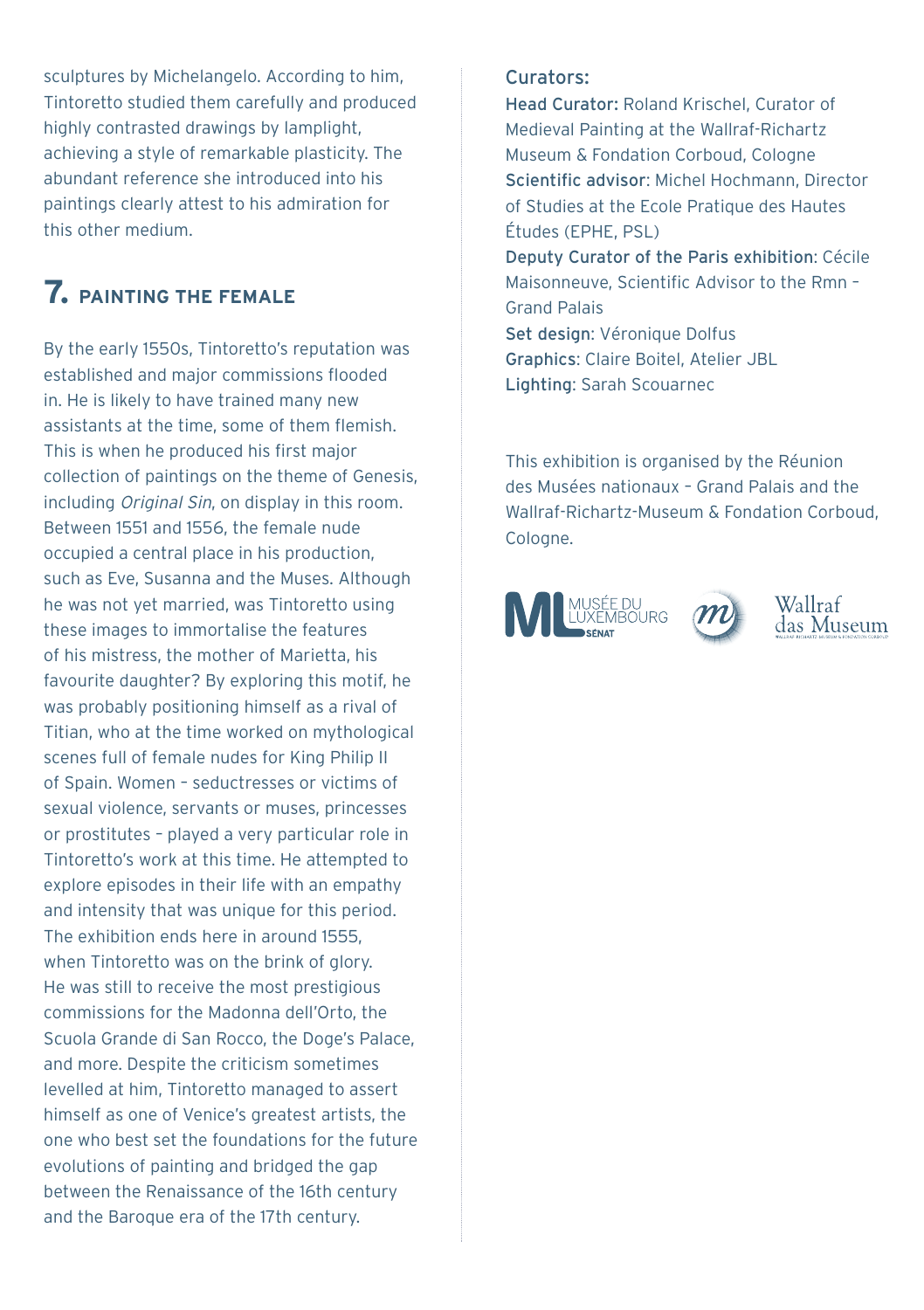# EXHIBITION MAP

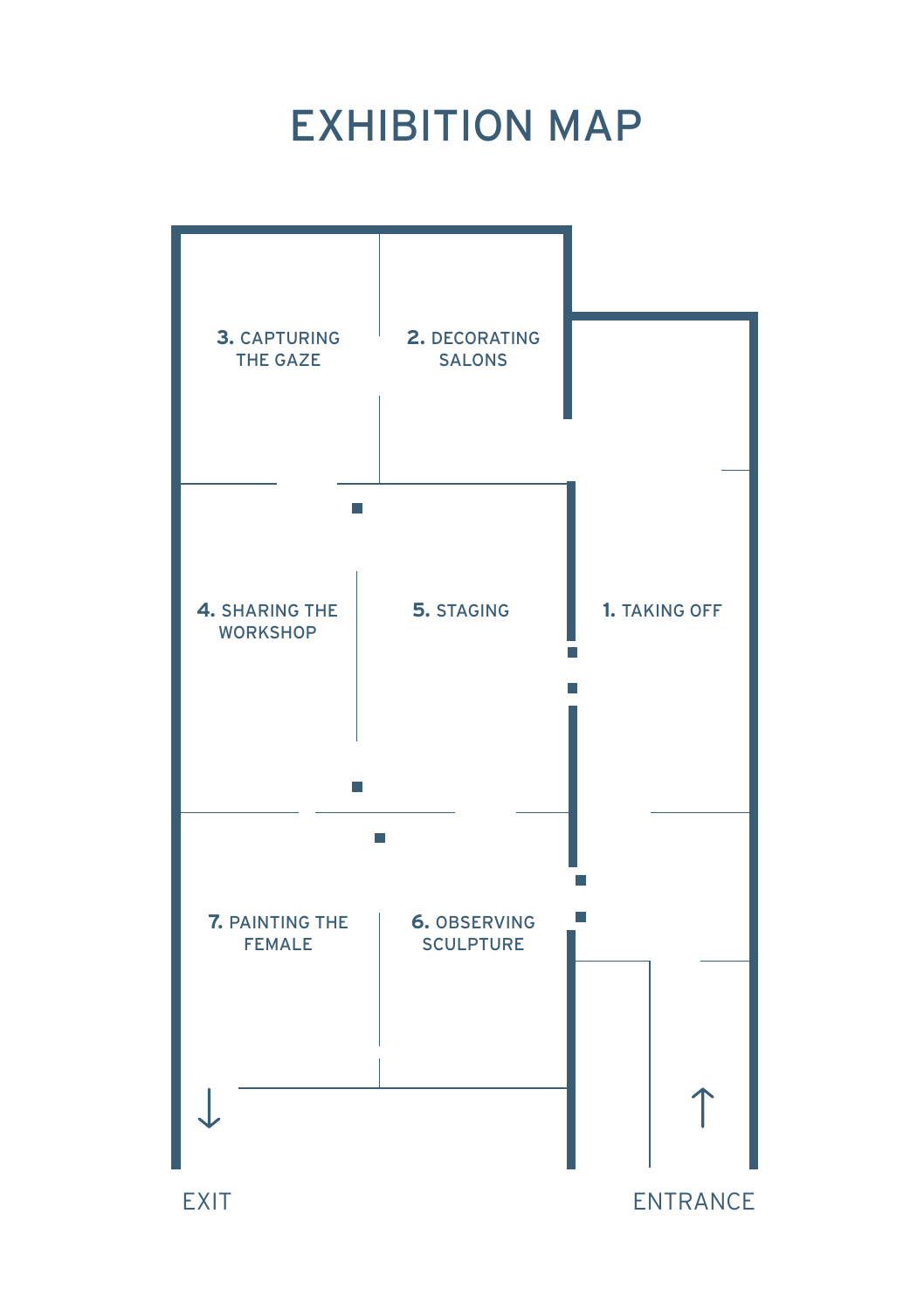# **AROUND THE EXHIBITION**

# **CULTURAL PROGRAMME**

#### MUSEUM LECTURES

Lectures are free to attend

They take place at the Hungarian Institute, 92, rue Bonaparte 75006 Paris Compulsory registration opens 15 days before the event at

museeduluxembourg.fr

#### **PRESENTATION OF THE EXHIBITION**

#### Thursday 22 March at 6.30 pm

Roland Krischel, Medieval Painting curator at the Wallraf-Richartz Museum & Fondation Corboud, Cologne, Michel Hochmann, Director of Studies at the Ecole Pratique des Hautes Etudes (EPHE, PSL) and Cécile Maisonneuve, scientific advisor at the Réunion des musées nationaux – Grand Palais

Through a lively and spirited conversation, the curators of the exhibition reveal the new light it sheds on our understanding of Tintoretto's work, especially with regards to the attribution of several paintings.

#### **"THE PAINTER SELLS HIS VISIONS". SARTRE AND TINTORETTO**

#### Thursday 12 April at 6.30 pm

Heiner Wittman, committee member and director of the Groupe d'Etudes Sartriennes and the Sartre Gesellschaft. Jean-Paul Sartre developed his aesthetic theory by studying major artists. In particular, he analysed a large number of paintings by Tintoretto, thereby offering an explanation for the Venetian painter's immense success.

#### **A BIBLICAL SUBJECT DEPICTED BY THE YOUNG TINTORETTO: THE PRESENTATION OF CHRIST IN THE TEMPLE**

#### Thursday 17 May 2018 at 6.30 pm

François Boespflug, theologian, art and religious historian, professor emeritus at the University of Strasbourg, Chair of the Louvre 2010. Come and unlock the secrets of this painting by the young Tintoretto, which rivalled work by his illustrious elders on a highly popular subject of the time: an episode in the life of Christ taken from the Gospel of Saint Luke.

#### **TINTORETTO AND SCULPTURE**

#### Tuesday 19 June at 6.30 pm

Guillaume Cassegrain, professor of modern art history at Grenoble Alpes University

The young Tintoretto would closely examine the contemporary or ancient sculptures found in his city, or depicted in drawings and engravings. Working from this model, he invented unique compositions, in which depth and foreshortening gave his painting an original sculptural dimension.

#### EVENTS AT THE MUSEUM **SKETCHBOOK EVENING**

Tuesday 3 April, 6 pm - 9 pm

A tradition at the Musée du Luxembourg: whether a seasoned illustrator or a complete beginner, come and enjoy this evening and make the Musée du Luxembourg your studio where you can draw in special surroundings.

**Bookings required at museeduluxembourg.fr**

#### **NIGHT OF MUSEUMS**

Saturday 19 May, from 7.30 pm to midnight, last entry 11.30 pm Free entry, no reservations

For the Night of Museums, take the time for an exceptional visit: the students of the Conservatoire Jean-Philippe Rameau have concocted a live musical performance for you that echoes Tintoretto's paintings.

Shows at 8 pm, 9 pm, 10 pm, 11 pm

#### **SPECIAL YOUTH ENGAGEMENT WEEKEND**

#### Saturday 19 May, from 2 pm –6 pm and 7.30 pm – 11 pm Saturday 20 May, 7:30 pm – 1 am

You can't miss them in their bright blue polo shirts: posted around the museum rooms, students from Paris - Dauphine University have plenty to tell you about the young Tintoretto. Come and chat with them – you'll never see the works in the same way again!

#### **TOUR TO SONG**

For adults and children aged 13 and above; duration: 1 hour Thursday 24 May, Tuesdays 5 and 12 June at 6 pm Your ticket gives you access to the exhibition from 5 pm onwards. Did you know that Tintoretto was a great music lover? Through guide and tenor Grégoire Ichou, you'll learn about the exhibition in an original way over three exceptional evenings. **Bookings required at museeduluxembourg.fr**

#### FILM SCREENINGS



At the Les 3 Luxembourg cinema, 67 rue Monsieur le Prince, 6th **Practical information is available on the website lestroisluxembourg.com**

#### **CANALETTO & THE ART OF VENICE, DAVID BICKERSTAFF, 2017** Thursday 29 March at 8.30 pm

Through this film, produced for the exhibition at the Queen's Gallery at Buckingham Palace in 2017, enter the world of another great Venetian painter, Giovanni Antonio Canal, or "Canaletto".

#### **MUSEUM HOURS, JEM COHEN, 2013**

Thursday 14 June at 8.30 pm A life-changing encounter between a museum guard and a chance visitor to the Kunsthistorisches Art Museum in Vienna, the museum that is home to Tintoretto's Man with a White Beard.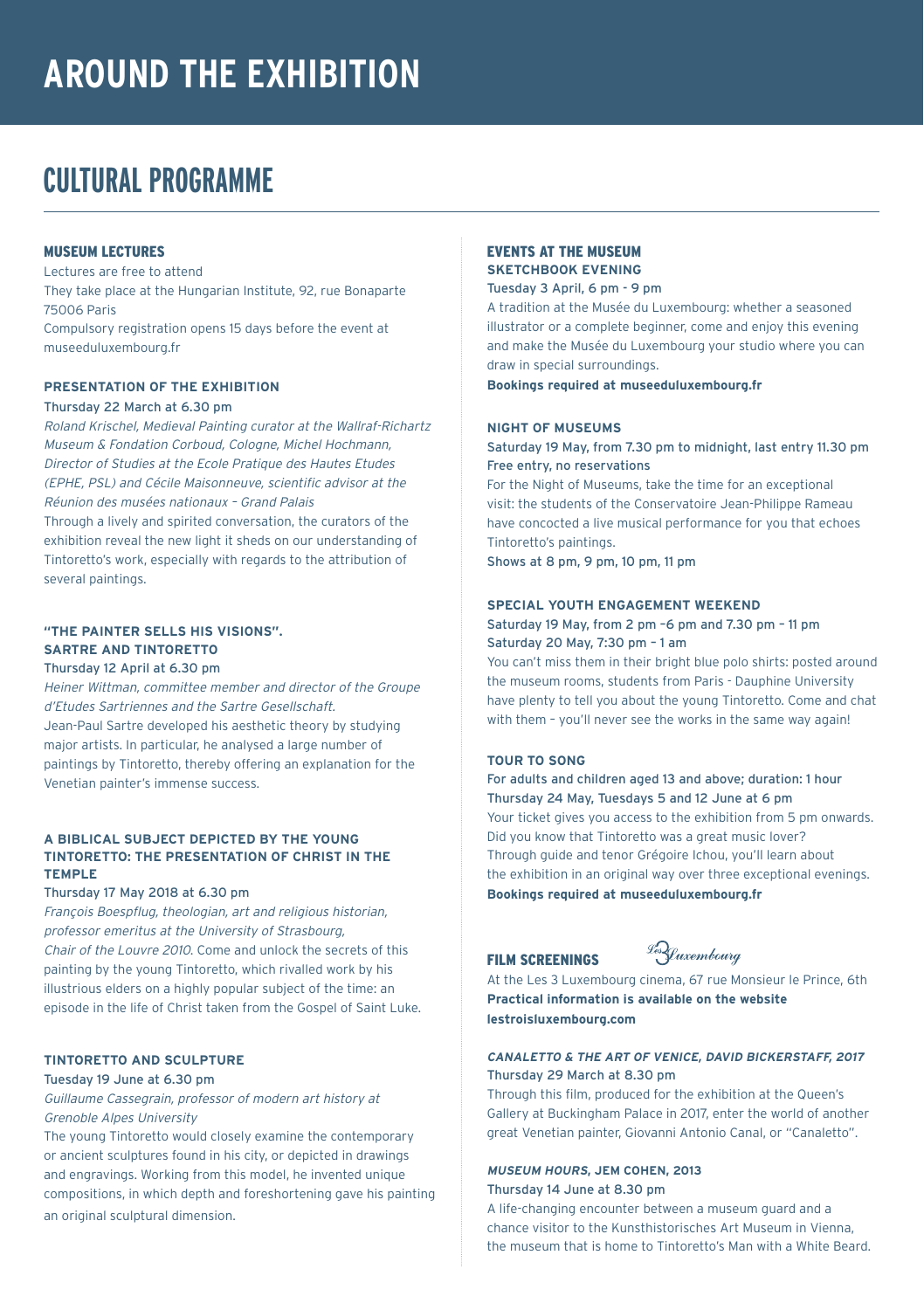# **CULTURAL ENGAGEMENT** Bookings at museeduluxembourg.fr

#### **AUDIOGUIDES**

In-situ, in French, English, Spanish and German Tour for young people in French Price: €5 Sésame+ pass: €4 App: €3.49 on Google Play and the App Store

#### GUIDED TOURS

#### **The young Tintoretto: Venetian ambition**

For ages 13 and over. Duration: 75 minutes The 500th anniversary of Tintoretto's birth is an opportunity to look back on the work of his youth and the personality of this unusual artist. Come and explore his body of work, with its incredibly diverse themes and, above all, its great artistic ambition in the competitive context of 16th century Venice. At 12.15 pm from Thursday to Sunday, 4.15 pm on Saturdays and Sundays and 2.30 pm on studio days for children

#### **Family tour: small stories, big paintings**

For ages 6 and over. Duration: 1 hour Who were Callisto, Bathsheba or the Queen of Sheba? Why does Susanna appear so frequently in the artist's paintings? Come and hear the secret stories behind the biblical or mythological works of the young Tintoretto. At 2.30 pm on Sundays and Saturdays in school holidays

#### TOUR FOR THE VISUALLY IMPAIRED

These visitors can call upon an "image prompter" free of charge. More information at www.crth.org

 $S_{\text{ouFFLeurs}, I_{\text{Mages}}}$ 

#### CHILDREN'S WORKSHOP TOUR

**The little architect**

#### For ages 6 and over. Duration: 2 hours

Temples, labyrinths, palaces: after a tour of the exhibition specially designed for you, recreate the spectacular backdrops and astonishing architecture in Tintoretto's paintings with a colourful pop-up!

At 2.15 pm, Sunday 8 April, Thursday 26 April, Friday 27 April, Thursday 10 May and Sunday 27 May

#### **LITTLE EXTRAS FOR YOUNG PEOPLE**

Ask for the free family circuit, available free of charge at the museum reception, to guide your children as they explore the exhibition.

At museeduluxembourg.fr, you can also view the "jeune public" (young people) section to find special games and resources.

# **PUBLICATIONS**

**THE EXHIBITION CATALOGUE**, Tintoretto, Birth of a genius, published by Réunion des musées nationaux – Grand Palais, 2018 Under the guidance of Roland Krischel. 23 x 30 cm, 224 pages, 170 illustrations,  $\epsilon$ 39

THE EXHIBITION ALBUM, Tintoretto. Birth of a genius, published by the Réunion des musées nationaux – Grand Palais. Author, Roland Krischel, in collaboration with Cécile Maisonneuve. 22 x 30 cm, paperback with no gatefold, 48 pages, 40 illustrations,  $\in$ 10

# **MULTIMÉDIA**



TINTORETTO: THE AUDIOGUIDE-APPLICATION

on Google Play and the Appstore :  $3,49 \in$ 

#### ENRICH YOUR VISIT

at museeduluxembourg.fr and find articles, videos, a biography of Tintoretto, and play-activities for young people.

**Share #ExpoTintoret**



**Find us at museeduluxembourg.fr, grandpalais.fr, Facebook, Twitter & Instagram. Subscribe to our Le Mag newsletter** at grandpalais.fr **Visit histoire-image.org** and discover our analyses of artworks.